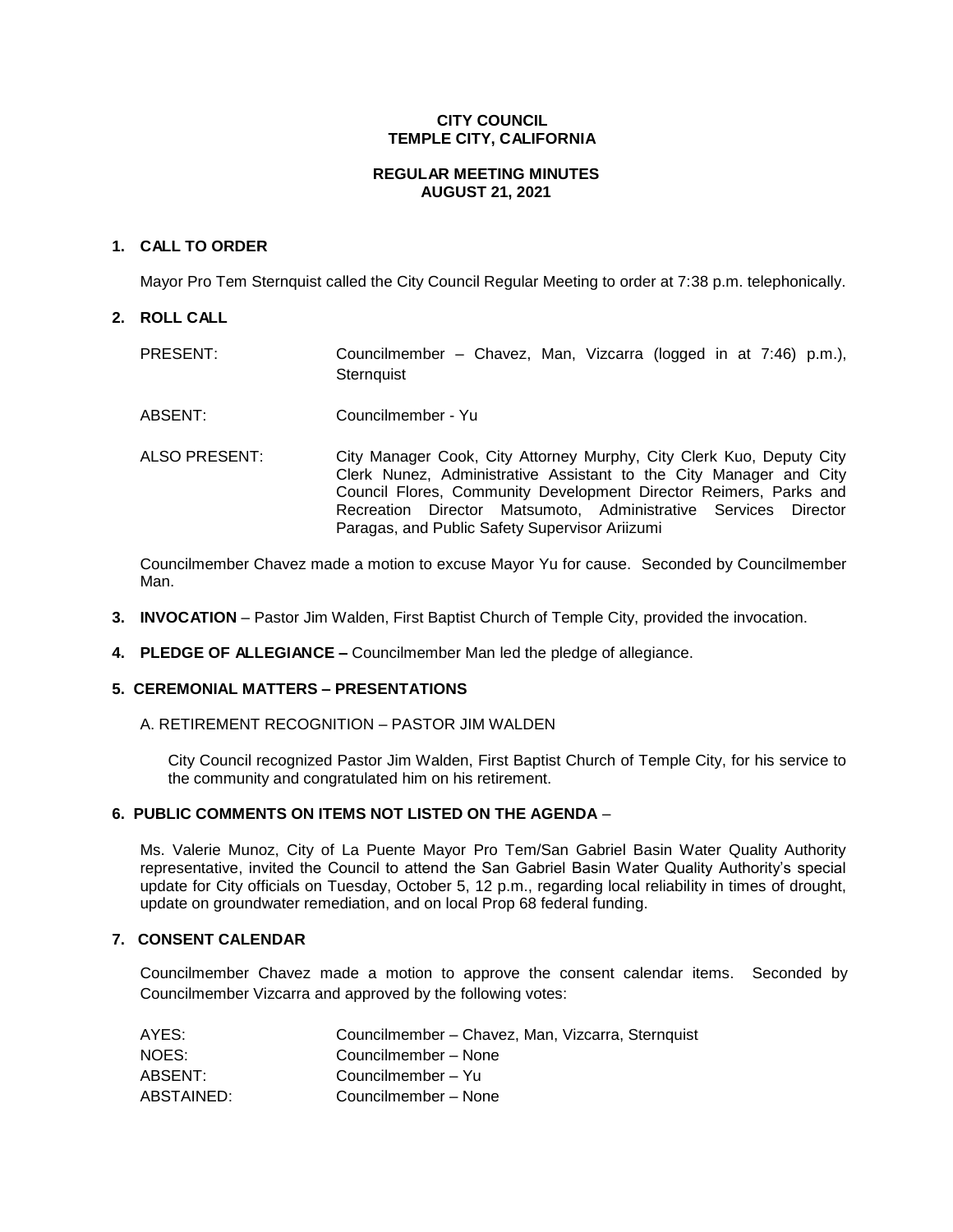## A. APPROVAL OF MINUTES

The City Council is requested to review and approve:

- 1. The Minutes of the Special [City Council Meeting of September 7, 2021;](https://www.ci.temple-city.ca.us/DocumentCenter/View/16761/7A1_CCM---2021-09-07-Special) and
- 2. [The Minutes of the Regular City Council Meeting of September 7, 2021.](https://www.ci.temple-city.ca.us/DocumentCenter/View/16762/7A2_CCM---2021-09-07)

Action: Action: Approved.

[B. APPROVAL OF CONSULTANT SERVICES AGREEMENT WITH JOHN L. HUNTER &](https://www.ci.temple-city.ca.us/DocumentCenter/View/16763/7B_NPDES_Staff-Report_JLHA_edited-9821_w-attachments)  [ASSOCIATES, INC. TO PROVIDE NATIONAL POLLUTANT DISCHARGE ELIMINATION SYSTEM](https://www.ci.temple-city.ca.us/DocumentCenter/View/16763/7B_NPDES_Staff-Report_JLHA_edited-9821_w-attachments)  [\(NPDES\) PROGRAM MANAGEMENT SUPPORT SERVICES](https://www.ci.temple-city.ca.us/DocumentCenter/View/16763/7B_NPDES_Staff-Report_JLHA_edited-9821_w-attachments)

City Council is requested to approve the consultant services agreement with John L. Hunter & Associates, Inc. to provide NPDES support to the City.

Action:

- 1. Approved a Consultant Services Agreement with John L. Hunter and Associates (Attachment "A"); and
- 2. Authorized the City Manager to execute the Consultant Services Agreement in an amount not to exceed \$59,960, annually.
- C. FINAL [SUBDIVISION MAP APPROVAL FOR PARCEL MAP NO. 82644, A FLAG LOT](https://www.ci.temple-city.ca.us/DocumentCenter/View/16764/7C_Final-Subdivision-Map-Approval-5718-Temple-City_V1-Staff-Report_w-attachment)  [SUBDIVISION AT 5718 TEMPLE CITY BOULEVARD](https://www.ci.temple-city.ca.us/DocumentCenter/View/16764/7C_Final-Subdivision-Map-Approval-5718-Temple-City_V1-Staff-Report_w-attachment)

City Council is requested to approve the final map which would allow the property owner to record the map and to start the construction of the four condominium units.

Action:

- 1. Reviewed and approved the final subdivision map for Parcel Map No. 82644 (Attachment "A"); and
- 2. Authorized the City Clerk to certify Parcel Map No. 82644.
- D. [FINAL SUBDIVISION MAP APPROVAL FOR PARCEL MAP NO. 82809, A FLAG LOT](https://www.ci.temple-city.ca.us/DocumentCenter/View/16771/7D_Final-Subdivision-Map-Approval-4838-Heleo-Ave_Staff-Report)  [SUBDIVISION AT 4838 HELEO AVENUE](https://www.ci.temple-city.ca.us/DocumentCenter/View/16771/7D_Final-Subdivision-Map-Approval-4838-Heleo-Ave_Staff-Report)

City Council is requested to approve the final map which would allow the property owner to record the map and to start the construction of a single-family residence on the rear lot.

Action:

- 1. Reviewed and approved the final subdivision map for Parcel Map No. 82809 (Attachment "A"); and
- 2. Authorized the City Clerk to certify Parcel Map No. 82809.
- E. [FINAL SUBDIVISION MAP APPROVAL FOR PARCEL MAP NO. 82026, A FLAG LOT](https://www.ci.temple-city.ca.us/DocumentCenter/View/16765/7D_Final-Map-82026---8630-Hermosa-Drive_Staff-Report-sr-edits_v1-w-attachment)  [SUBDIVISION AT 8630 HERMOSA DRIVE](https://www.ci.temple-city.ca.us/DocumentCenter/View/16765/7D_Final-Map-82026---8630-Hermosa-Drive_Staff-Report-sr-edits_v1-w-attachment)

City Council is requested to approve the final map which would allow the property owner to record the map and to start the construction of a single-family residence on the front lot.

Action:

1. Reviewed and approved the final subdivision map for Parcel Map No. 82026 (Attachment "A");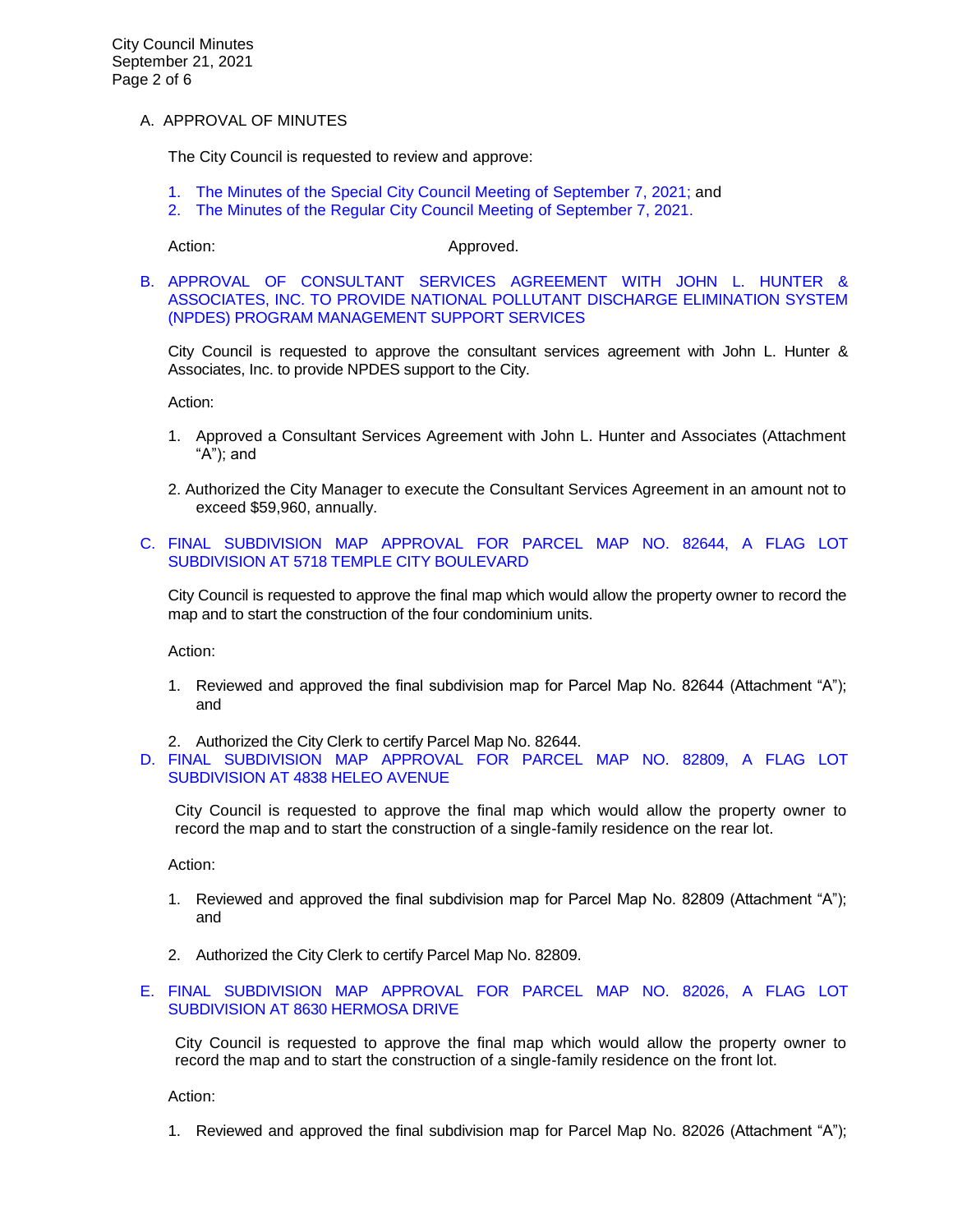and

2. Authorized the City Clerk to certify Parcel Map No. 82026.

## F. [VISA CARD](https://www.ci.temple-city.ca.us/DocumentCenter/View/16766/7E_Visa-Card-Repot-9-21-21) REPORT

The City Council is requested to receive and file the Visa Card Report.

Action: Received and filed.

G. ADOPTION OF RESOLUTION NO. 21-5556 [APPROVING PAYMENT OF BILLS FOR FISCAL](https://www.ci.temple-city.ca.us/DocumentCenter/View/16767/7F_Reso-No-21-5556-092121---Warrants--Demands-FY-2020-2021)  [YEAR 2020-21](https://www.ci.temple-city.ca.us/DocumentCenter/View/16767/7F_Reso-No-21-5556-092121---Warrants--Demands-FY-2020-2021)

The City Council is requested to adopt Resolution No. 21-5556 authorizing the payment of bills.

Action: **Action: Adopted Resolution No. 21-5556.** 

## H. ADOPTION OF RESOLUTION NO. 21-5557 [APPROVING PAYMENT OF BILLS FOR FISCAL](https://www.ci.temple-city.ca.us/DocumentCenter/View/16768/7G_Reso-No-21-5557-092121---Warrants--Demands-FY-2021-2022)  [YEAR 2021-22](https://www.ci.temple-city.ca.us/DocumentCenter/View/16768/7G_Reso-No-21-5557-092121---Warrants--Demands-FY-2021-2022)

The City Council is requested to adopt Resolution No. 21-5557 authorizing the payment of bills.

Action: **Action:** Adopted Resolution No. 21-5557.

#### **8. PUBLIC HEARING** – None

#### **9. UNFINISHED BUSINESS** – None

#### **10. NEW BUSINESS**

# [A. ADOPTION OF RESOLUTIONS CALLING FOR THE MARCH 8, 2022 GENERAL MUNICIPAL](https://www.ci.temple-city.ca.us/DocumentCenter/View/16769/10A_Election_Staff-Report_Resolutions-and-Service-Agreements_v4-CM-comments-2021-09-13_w-all-attachments)  [ELECTION AND REGULATIONS AND APPROVAL OF ELECTION RELATED SERVICES](https://www.ci.temple-city.ca.us/DocumentCenter/View/16769/10A_Election_Staff-Report_Resolutions-and-Service-Agreements_v4-CM-comments-2021-09-13_w-all-attachments)

The City Council is requested to adopt the resolutions calling for the 2022 General Municipal Election and direct staff to conduct a standalone election by approving agreements for election related support services or direct staff to work with the County to provide full election services.

City Clerk Kuo gave a summary of the staff report.

Mayor Pro Tem Sternquist opened public comment. Hearing no request to speak, Mayor Pro Tem Sternquist closed public comment.

Councilmember Chavez made a motion to:

- 1. Adopt Resolution No. 21-5553 calling the Election for March 8, 2022; and
- 2. Adopt Resolution No. 21-5554 requesting election-related services from Los Angeles County (County); and
- 3. Adopt Resolution No. 21-5555 establishing candidate statement regulations for candidates pertaining to statement of qualifications submitted to the voters;
- 4. Direct staff to conduct a standalone "traditional model" general municipal election and approve the following Professional Services Agreement to provide election support services:
	- A. Los Angeles County Registrar Recorder/County Clerk to provide election related services for the term October 1, 2020 to May 1, 2022;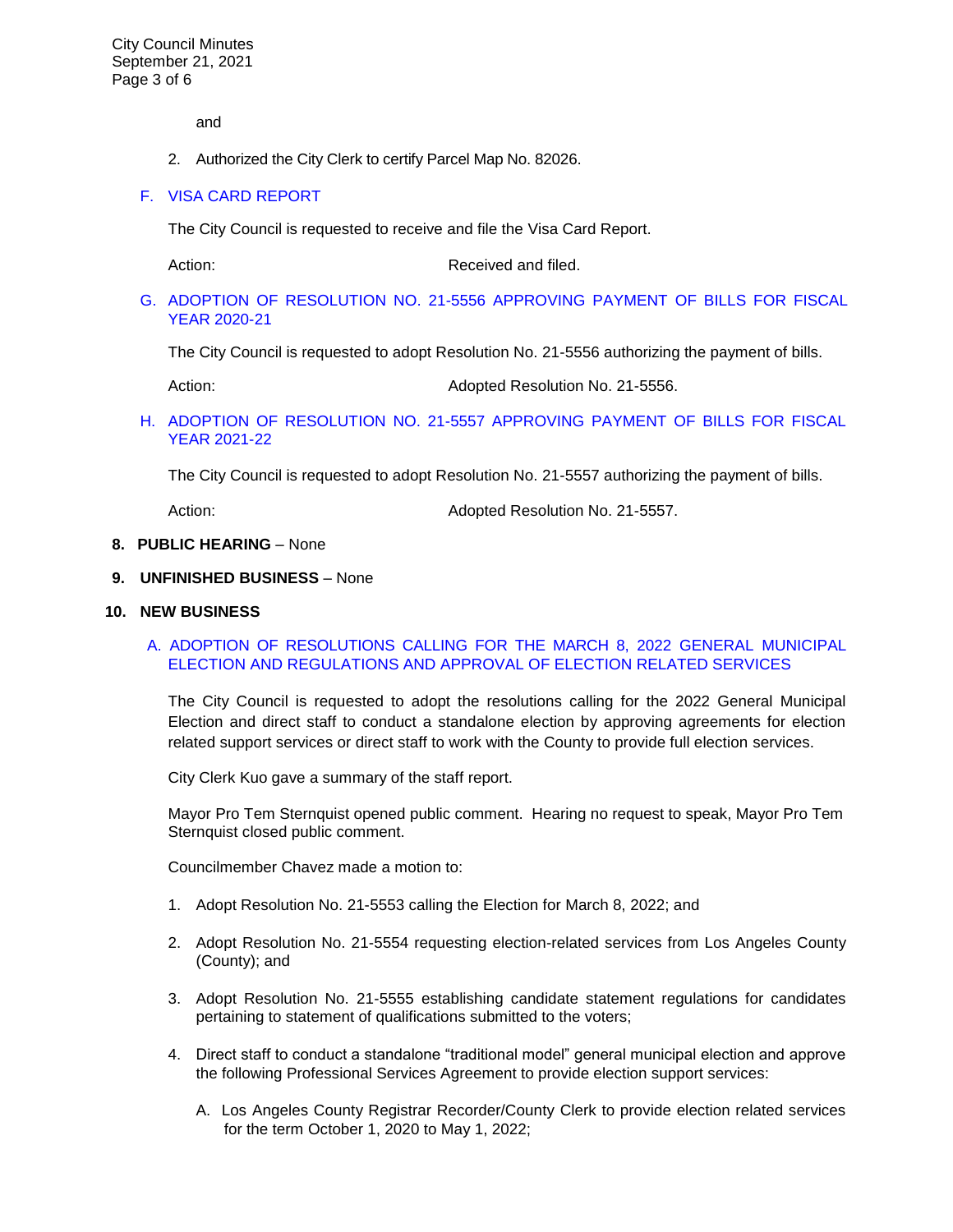- B. Hart Interactive for ballot design, tabulation software, equipment, and associated services in an amount of \$55,000.00 for the term October 1, 2021 to May 1, 2022;
- C. ProVote Solutions for ballot production, print and mail services in an amount of \$70,000.00 for the term October 2021 to October 2022;
- 5. Appropriate an additional amount of \$69,280 to the election budget for a total of \$221,100.

| Seconded by Councilmember Vizcarra and approved by the following votes: |                                                   |  |  |  |
|-------------------------------------------------------------------------|---------------------------------------------------|--|--|--|
| AYES:                                                                   | Councilmember - Chavez, Man, Vizcarra, Sternquist |  |  |  |
| NOES:                                                                   | Councilmember - None                              |  |  |  |
| ABSENT:                                                                 | Councilmember - Yu                                |  |  |  |
| ABSTAINED:                                                              | Councilmember - None                              |  |  |  |

#### [B. MEMORANDUM OF AGREEMENT BETWEEN THE SAN GABRIEL VALLEY COUNCIL OF](https://www.ci.temple-city.ca.us/DocumentCenter/View/16770/10B_Food-Recovery-Program-Staff-Report-w-attachments)  [GOVERNMENTS AND THE CITY OF TEMPLE CITY FOR PARTICIPATION IN THE SAN](https://www.ci.temple-city.ca.us/DocumentCenter/View/16770/10B_Food-Recovery-Program-Staff-Report-w-attachments)  [GABRIEL VALLEY REGIONAL FOOD RECOVERY PROGRAM](https://www.ci.temple-city.ca.us/DocumentCenter/View/16770/10B_Food-Recovery-Program-Staff-Report-w-attachments)

Senate Bill (SB) 1383 implemented statewide targets to reduce the disposal of organic waste and increase the recovery of edible food for human consumption. City Council is requested to consider City's participation in the San Gabriel Valley Regional Food Recovery Program with the San Gabriel Valley Council of Government.

City Manager Cook gave a brief overview of SB 1383 and Management Analyst Chan gave a summary of the staff report.

City Council made comments and asked questions regarding the SGVCOG's food recovery program.

Mayor Pro Tem Sternquist opened public comment. Hearing no request to speak, Mayor Pro Tem Sternquist closed public comment.

City Council made final comments.

Councilmember Man made a motion approving the City Manager to sign and execute the Memorandum of Agreement with the San Gabriel Valley Council of Government for participation in the San Gabriel Valley Regional Food Recovery Program. Seconded by Councilmember Vizcarra and approved by the following votes:

| AYES:   | Councilmember - Chavez, Man, Vizcarra, Sternquist |
|---------|---------------------------------------------------|
| NOES:   | Councilmember – None                              |
| ABSENT: | Councilmember – Yu                                |
|         | ABSTAINED: Councilmember – None                   |

- **11. UPDATE FROM CITY MANAGER** Remarked on the COVID-19 infection rate in the city and the county.
- **12. UPDATE FROM CITY ATTORNEY** Remarked on Senate Bill (SB) 9 and 10 and announced the special study session of Planning Commission and City Council on October 5 at 6 p.m. to address the impacts of SB 9. He also gave a summary on Assembly Bill (AB) 361 which was signed and is effective immediately allowing cities to continue to hold public meetings virtually. Staff will need direction from Council regarding the city continuing to hold public meetings virtually.

### **13. COUNCIL REPORTS REGARDING AD HOC OR STANDING COMMITTEE MEETINGS**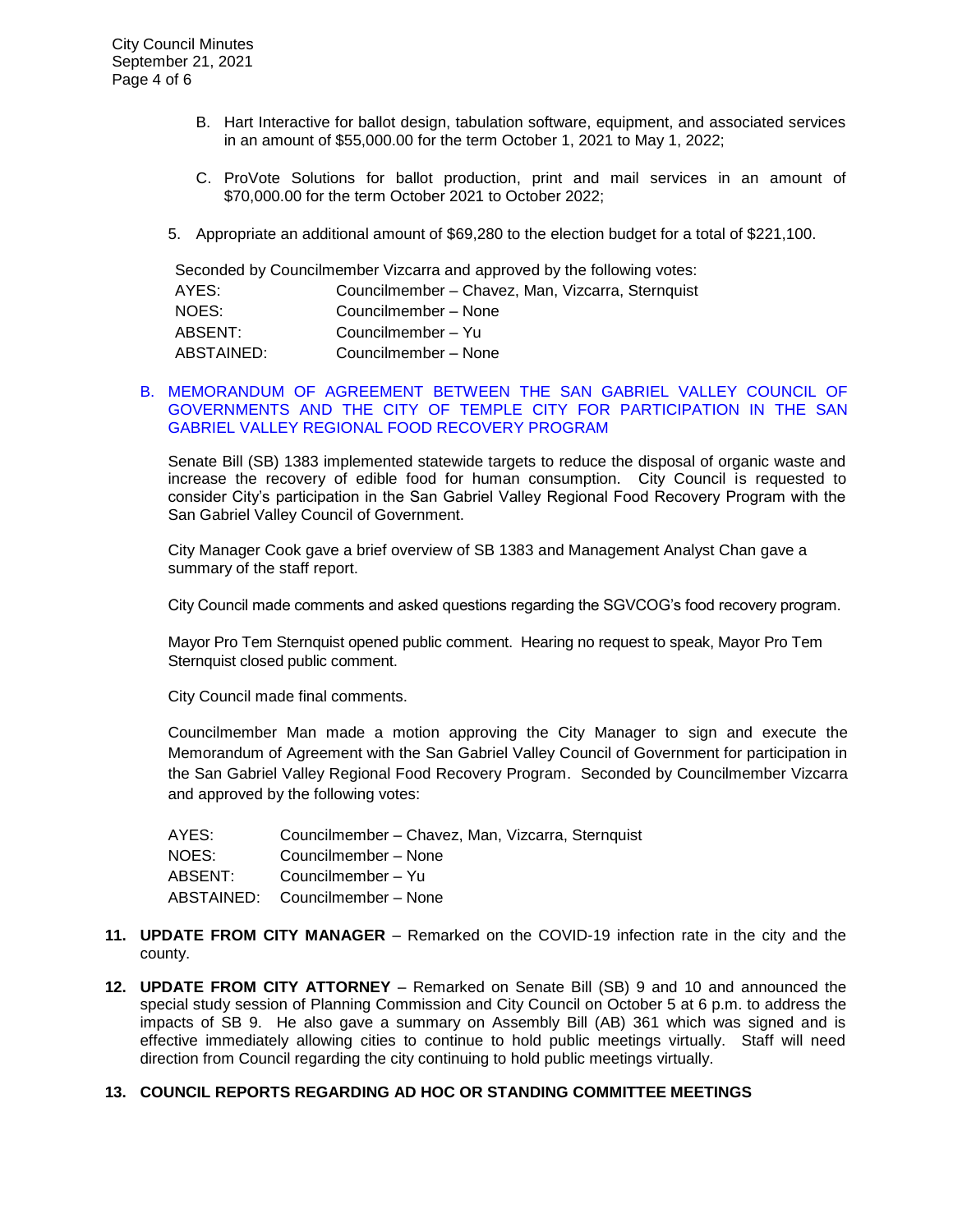City Council Minutes September 21, 2021 Page 5 of 6

> A. SCHOOL DISTRICT/CITY STANDING COMMITTEE (Councilmember Man and Councilmember Chavez) – Formed 1/3/2012

No report.

B. LAS TUNAS DOWNTOWN REVITALIZATION STANDING COMMITTEE (Councilmember Chavez and Mayor Yu) – Formed 2/18/2014

No report.

C. FUTURE DEVELOPMENT OF CITY PROPERTIES STANDING COMMITTEE (Mayor Yu and Councilmember Man) – Formed 2/18/2014

No report.

D. AUDIT STANDING COMMITTEE (Councilmember Chavez and Mayor Yu) – Formed 7/15/2014

No report.

E. FACILITIES, PUBLIC WORKS, AND INFRASTRUCTURE STANDING COMMITTEE (Mayor Yu and Councilmember Man) – Formed 4/4/2017

No report.

F. PRIMROSE PARK ART ELEMENT AD HOC (Councilmember Vizcarra and Mayor Yu) – Formed 5/19/20

No report.

G. CITY BASED HOMELESS PLAN STANDING COMMITTEE (Councilmember Vizcarra and Mayor Pro Tem Sternquist) – Formed 3/16/21

Mayor Pro Tem Sternquist reported that the standing committee met on September 20, 2021.

# **14. COUNCIL ITEMS SEPARATE FROM THE CITY MANAGER'S REGULAR AGENDA**

- A. COUNCILMEMBER VIZCARRA remarked on the Primrose Park public art project.
- B. COUNCILMEMBER CHAVEZ asked questions regarding AB 361 and virtual public meetings.
- C. COUNCILMEMBER MAN commented on city hosting special events.
- D. MAYOR PRO TEM STERNQUIST None
- E. MAYOR YU Absent

## **15. ADDITIONAL PUBLIC COMMENTS ON ITEMS NOT LISTED ON THE AGENDA** – None

# **16. ADJOURNMENT**

The City Council Regular Meeting was adjourned in memory of Cameron Fish, Los Angeles County Sheriff's Department Deputy and son of former Councilmember Nanette Fish, at 8:51 p.m.